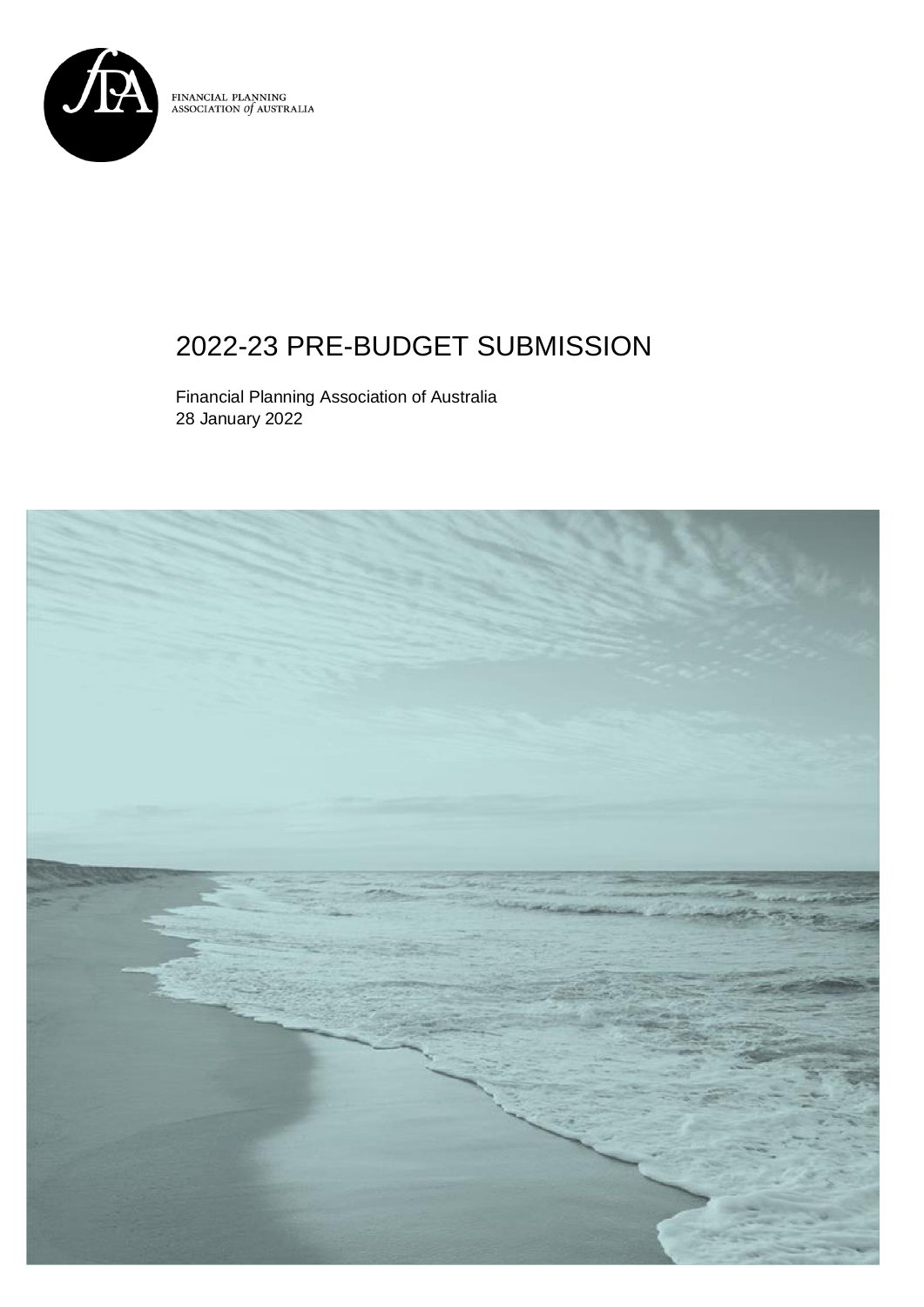## **Summary**

The Financial Planning Association of Australia (FPA) is pleased to contribute to the Australian government's 2022-23 budget process.

The FPA is a professional body with more than 12,000 individual members and affiliates of whom over 9,300 are practicing financial planners and 5,207 are CFP professionals. Since 1992, the FPA has taken a leadership role in the financial planning profession in Australia and globally:

- Our first "policy pillar" is to act in the public interest at all times.
- In 2009 we announced a remuneration policy banning all commissions and conflicted remuneration on investments and superannuation for our members – years ahead of the Future of Financial Advice reforms.
- The FPA was the first financial planning professional body in the world to have a full suite of professional regulations incorporating a set of ethical principles, practice standards and professional conduct rules that explain and underpin professional financial planning practices.
- We have an independent Conduct Review Commission, chaired by Dale Boucher, dealing with investigations and complaints against our members for breaches of our professional rules.
- We built a curriculum with 18 Australian Universities for degrees in financial planning through the Financial Planning Education Council (FPEC) which we established in 2011. Since 1 July 2013 all new members of the FPA have been required to hold, or be working towards, as a minimum, an approved undergraduate degree.
- When the Financial Adviser Standards and Ethics Authority (FASEA) was established, the FPEC 'gifted' this financial planning curriculum and accreditation framework to FASEA to assist the Standards Body with its work.
- We are recognised as a professional body by the Tax Practitioners Board.

Our policy focus over the past year has been the constant regulatory change and increasing cost of practicing as a financial planner as well as the impact this is having on the affordability of financial advice for consumers and the sustainability of the financial planning profession.

According to the most recent statistics, there are 17,601 registered financial advisers, a 7.2% decrease on the already low numbers of 1 July 2021<sup>1</sup>. That period marked the first time since 2015 that adviser numbers had fallen below 20,000. The constricting supply of financial advisers in the marketplace is making it more challenging for Australians to access financial advice and raise the financial literacy of the nation.

Coupling this with the constant regulatory changes and increased costs, recent data indicates that the average fee charged by financial planners for a statement of advice for new clients has risen over 15% over the 2020 calendar year<sup>2</sup> off the back of a 10% increase during 2019<sup>3</sup>. Given industry trends, this figure has almost certainly risen further in 2021, potentially putting professional financial advice out of reach of many Australians.

<sup>1</sup> Weekly Adviser Movement Statistics, Wealth Data, 27 January 2022, [https://wealthdata.com.au/adviser-movement-fast-facts.](https://wealthdata.com.au/adviser-movement-fast-facts) 

<sup>2</sup> 2020 FPA Member Research, CoreData, March 2021.

<sup>&</sup>lt;sup>3</sup> 'The National Opportunity that is Financial Planning', Dante De Gori CFP, FPA, 3 March 2020, <u>https://fpa.com.au/news/the-national</u> [opportunity-that-is-financial-planning/.](https://fpa.com.au/news/the-national%20opportunity-that-is-financial-planning/#:~:text=On%20average%2C%20FPA%20members%20charge,cent%20from%20%242435%20in%202018)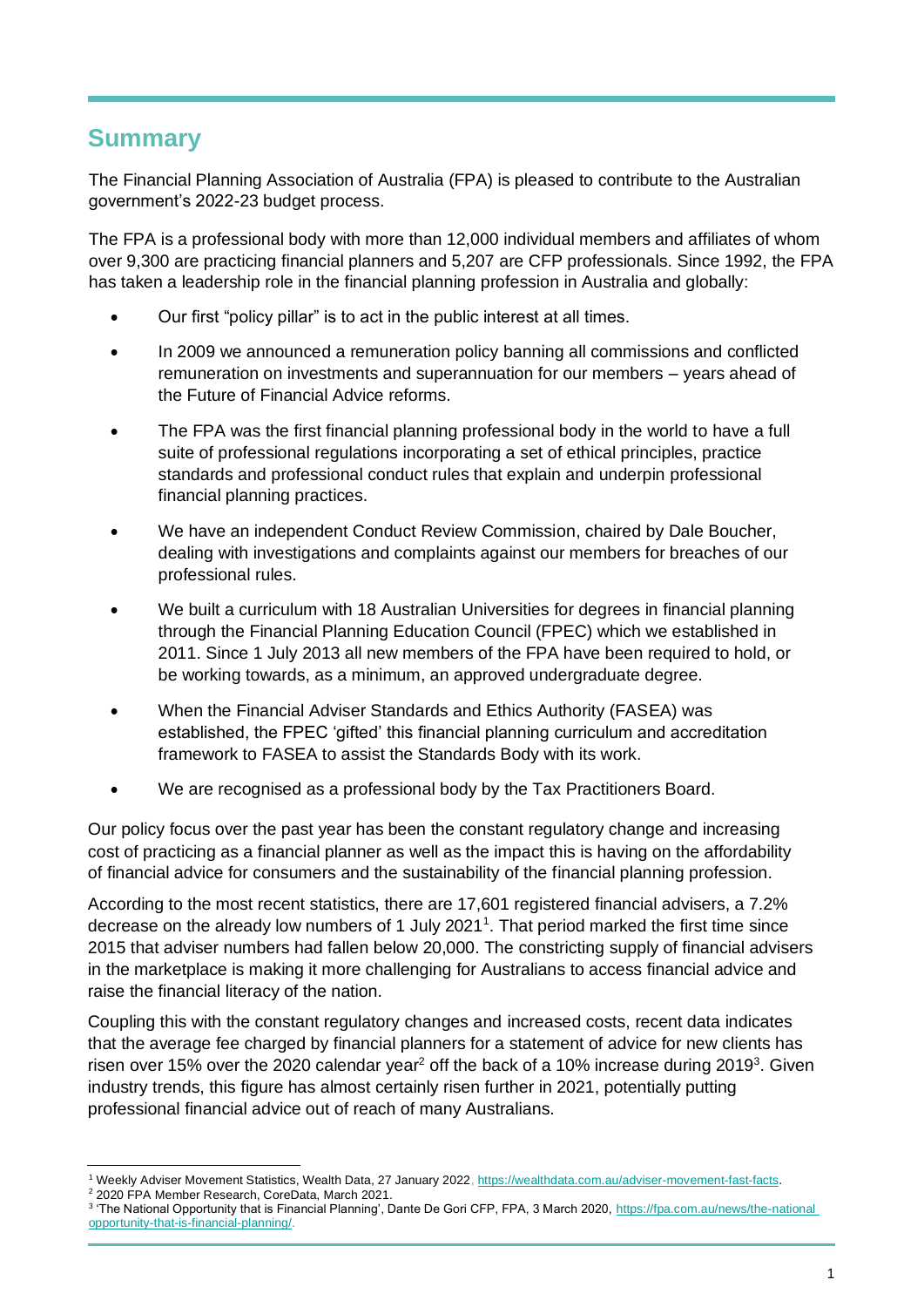These are the core issues that form the foundation of the FPA's policy platform - Affordable Advice, Sustainable Profession<sup>4</sup>, released in June 2020.

The numerous factors contributing to increased costs for financial planners include the indirect expenses of complying with a changed regulatory landscape as well as the direct costs of fees and levies imposed by the Government on financial planners. Each of these factors affects the affordability and therefore accessibility of financial advice.

The FPA supports the cost-recovery of some regulatory expenses. We believe it is important for the financial services sector to contribute to the cost of regulating the profession and the broader sector as well as provide adequate protections for consumers. Industry and consumers benefit from a strong regulatory framework that promotes public confidence in the sector and encourages Australians to seek advice and raise their financial literacy.

However, it is important that regulations and regulators are delivering their important purpose in an efficient and effective manner to ensure Government, consumers and industry are receiving value for money from this cost-recovery. The Australian Government Cost Recovery Guidelines provide that the Government should consider a number of factors in deciding how to implement costrecovery, including the impact on competition, innovation or the financial viability of those who may need to pay the costs of regulation.

Changing standards and regulations are being applied on top of an already complex regulatory framework that has evolved over many years. While the FPA supports, in principle, the implementation of a number of these reforms, we believe the Government should consider their impact on the long-term viability of the financial planning profession.

Many in the profession work as sole traders or in a small or medium-sized practice. Their capacity to absorb additional regulatory changes and increased costs is extremely limited, particularly given the economic challenges caused by the COVID-19 pandemic. The everchanging regulatory environment and increasing costs can result in financial advice becoming more unaffordable and inaccessible for many Australians.

This pre-budget submission will focus on recommendations to address this and other pressing issues currently impacting the financial planning profession.

Finally, the FPA also notes there are a number of items that were either announced as part of the 2021/22 Budget package or discussed throughout the previous twelve months, such as clarity and certainty for re-structured market linked pensions, which have not progressed or remain unlegislated. We would welcome further action being taken on these items by Government during the upcoming Budget cycle.

<sup>&</sup>lt;sup>4</sup> 'Affordable Advice, Sustainable Profession', FPA Policy Platform, 3 June 2020, [https://fpa.com.au/financial-planning-advocacy/fpa](https://fpa.com.au/financial-planning-advocacy/fpa-policy-platform/)[policy-platform/.](https://fpa.com.au/financial-planning-advocacy/fpa-policy-platform/)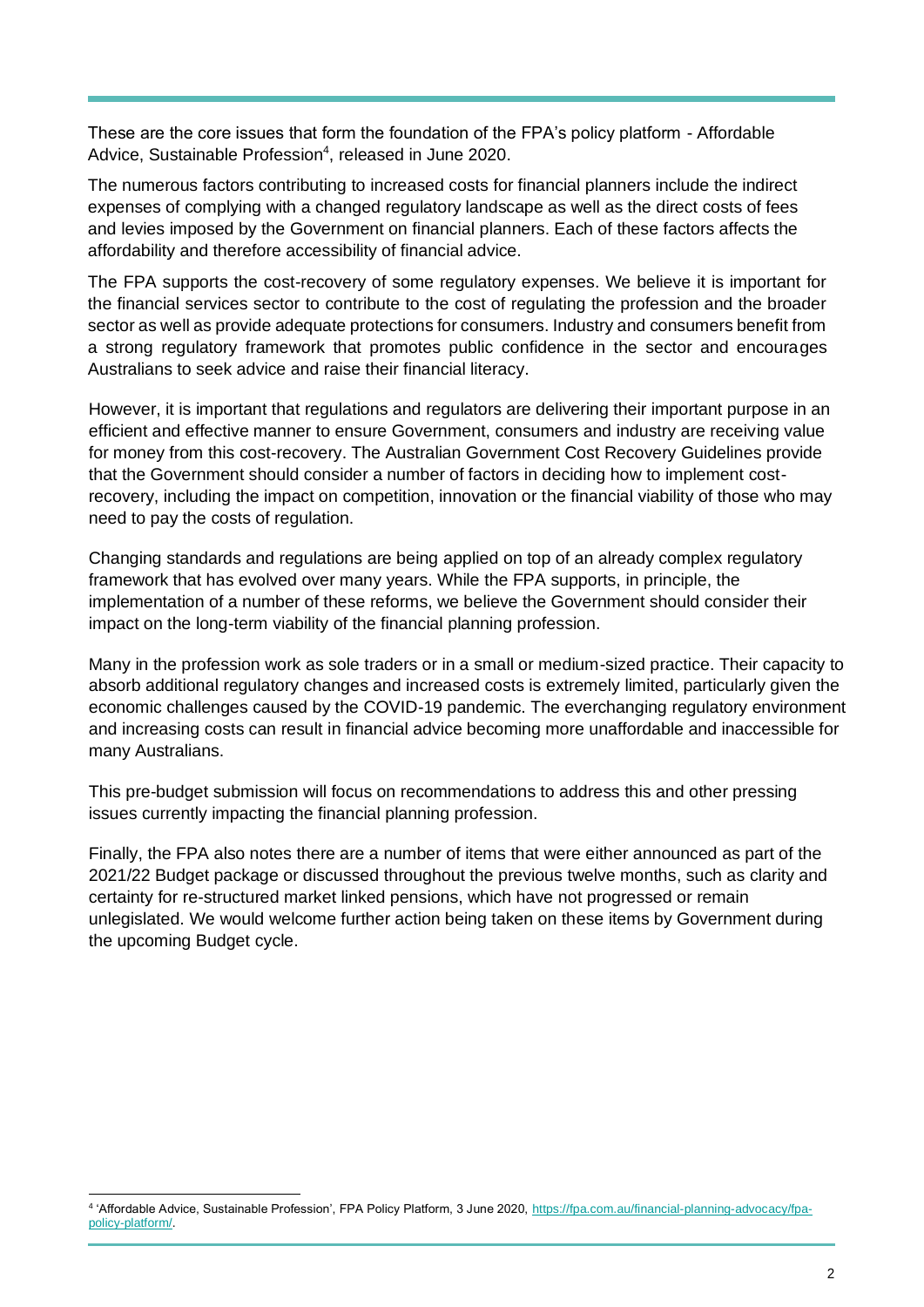## **Recommendations**

**1. The Treasury led review of the ASIC Industry Funding Model should commence as soon as possible and concluded prior to the expiration of the freeze on ASIC levies charged for personal advice to retail clients.**

The FPA and Financial Planners across Australia have welcomed the announcement by the Government to freeze ASIC levies charged for personal advice to retail clients at their 2018/19 level of \$1,142 per advice for the next two years.

At the time of making the announcement, the Treasurer and Minister for Superannuation, Financial Services and the Digital Economy stated that the Treasury would lead a review, in consultation with the Department of Finance and ASIC, on the ASIC Industry Funding Model to ensure it remains fit for purpose in the longer term.

To date no further public statements or confirmations have been provided to indicate this review has commenced. To ensure such a review has sufficient time to undertake a fulsome analysis of this model and report prior to the expiration of the ASIC levy freeze, we believe the Government must commence this review immediately.

Everchanging regulatory regimes and escalating regulatory costs can result in financial advice becoming more unaffordable and unavailable for many Australians.

As many practitioners are sole traders or work in small and medium-sized practices, their ability to absorb any additional regulatory costs or burdens is extremely limited. To provide certainty to the profession and provide adequate notice of any change, which in turn will help to ensure business models and planning can adapt, consultation with stakeholders should begin in earnest.

- **2. The design and implementation of the proposed Compensation Scheme of Last Resort (CSLR) must ensure:**
	- **a. The costs of establishment and any legacy claims relating to the proposed Compensation Scheme of Last Resort should be borne by Government.**
	- **b. The costs associated with the administration of such a scheme are closely monitored and scrutinised to ensure the cost recovery from industry primarily funds consumer redress rather than unnecessary red-tape, bureaucracy and administration within the scheme.**
	- **c. That industry cost recovery levies reflect the risk of a practitioner's sub-sector to the broader scheme and its design should reflect a broad funding base that includes all participants in the financial services industry, to ensure sustainability and equity.**

The FPA broadly support recommendation 7.1 of the Royal Commission into Misconduct in the Banking, Superannuation and Financial Services Industry (Hayne Royal Commission) to establish a CSLR. However, the Government's proposed model, which appears to be based on recommendations and data included in Final Report of the Review of the Financial System External Dispute Resolution and Complaints Framework (Ramsay Review) from 2017, is based on recommendations from an ageing report, based on out-of-date data which reviewed a regulatory system far different from that of the industry today.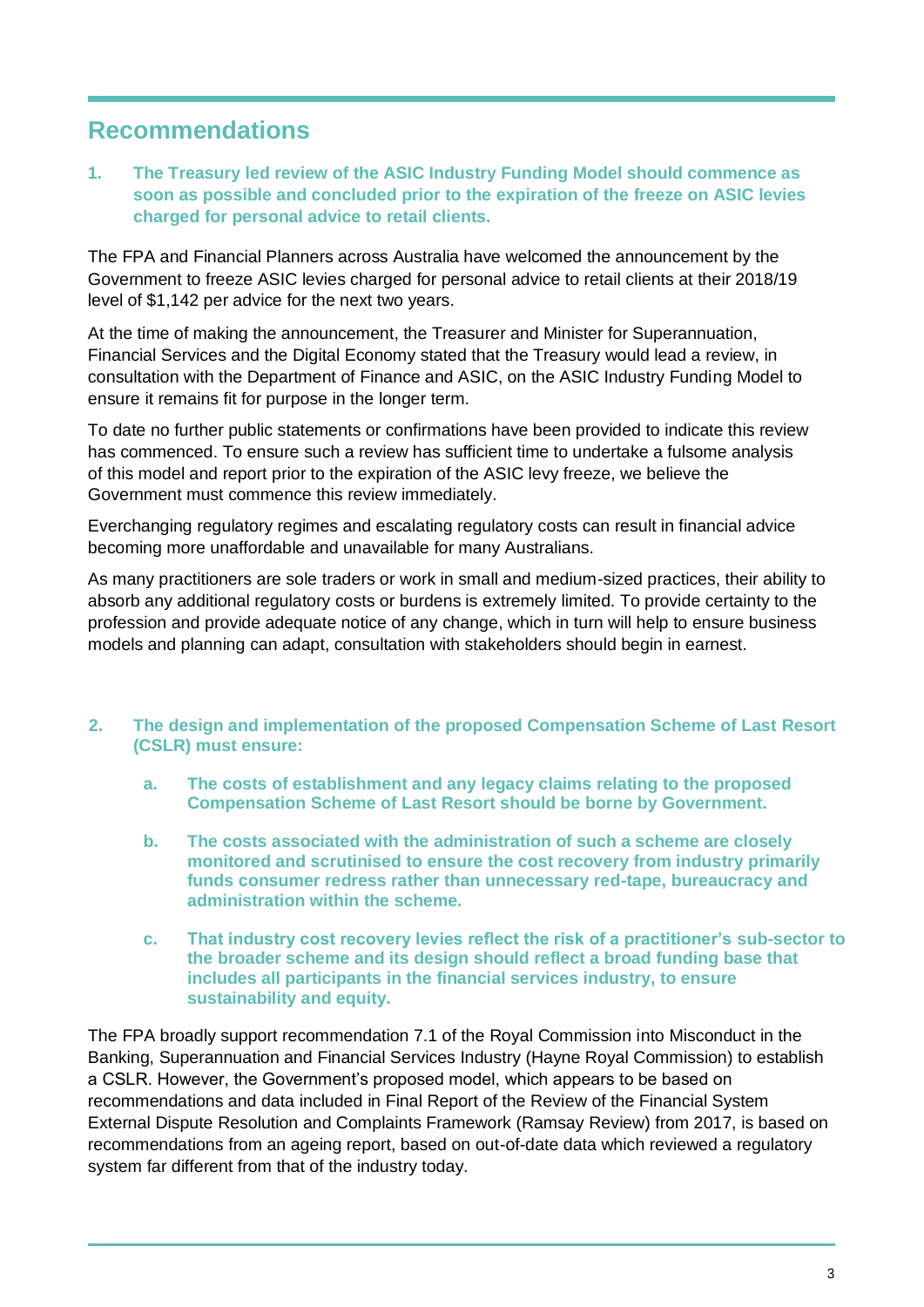Rather than a broad-based scheme that extends across all participants in the financial services industry, the proposed CSLR will only apply to:

- personal advice on relevant financial products to retail clients,
- credit intermediation,
- securities dealing,
- credit provision, and
- insurance product distribution.

As such, we believe that the current legislation introduced to establish such a scheme is:

- too narrow in scope,
- provides inadequate coverage to consumers, and
- does not seek to address some of the underlying causes of unpaid determinations, such as strict enforcement and appropriate professional indemnity insurance.

In short, the proposed model leaves consumers unprotected and financial planners footing the bill.

To remedy this, we believe the Government should amend the proposed legislation to establish the scheme so that its' design reflects a broader base that includes all participants in the financial services industry. This could be achieved by broadening the scope of the scheme to include the entirety of the jurisdiction of the Australian Financial Complaints Authority (AFCA). Such amendments would ensure equity for industry and consumers as well as long-term sustainability for the scheme.

However, there has been little concrete information available to indicate the costs of the establishment and operation of the scheme for financial advisers. Based on information included in the Treasury Compensation Scheme of Last Resort Proposal Paper of July 2021<sup>5</sup> (Treasury Proposal Paper), financial advisers would be responsible for more than 75% of the cost of the scheme which would include the establishment, administration and capital reserve costs. The administration costs alone are proposed to amount to \$3.7 million per annum, which would account for some 46% of the total annual operating costs of the scheme<sup>6</sup>.

Whilst we welcome the commitment from the Government of the 28 October 2021 to 'fund its (CSLR) establishment and contribute to scheme costs in the first year'<sup>7</sup> , and the indicative figures included in the Mid-Year Economic and Fiscal Outlook for Budget 2021/22 (MYEFO), we still hold concerns for the unknown ongoing cost of the scheme to financial advisers, a majority of whom operate as small to medium enterprises.

Whilst we do not object to contributing to consumer redress, it seems unjustifiable to see up to half of the value of the industry cost recovery levies expended on administration and red tape on an annual basis. Therefore, the efficiency of the operation of the scheme must be closely scrutinised to ensure it represents value for money and is fair for contributors and effective for consumers.

Further, contributions by participants in the scheme should reflect their sub-sectors current risk.

<sup>5</sup> Compensation Scheme of Last Resort (CSLR) Proposal Paper, The Treasury, July 2021[, https://treasury.gov.au/sites/default/files/2021-](https://treasury.gov.au/sites/default/files/2021-07/186669_compensationschemeoflastresort-proposalpaper.pdf) 07/186669\_compensationschemeoflastresort-proposalpaper.pdf.

<sup>6</sup> Based on a projected \$4.36 million in unpaid determinations per annum.

<sup>7</sup> Media Release, 28 October 2021, the Hon. Josh Frydenberg MP (Treasurer) and Senator the Hon. Jayne Hume (Minister for Superannuation, Financial Services and the Digital Economy), 'Government meets legislative commitments in response to Hayne Royal Commission', [https://ministers.treasury.gov.au/ministers/jane-hume-2020/media-releases/government-meets-legislative-commitments](https://ministers.treasury.gov.au/ministers/jane-hume-2020/media-releases/government-meets-legislative-commitments-response-hayne)[response-hayne.](https://ministers.treasury.gov.au/ministers/jane-hume-2020/media-releases/government-meets-legislative-commitments-response-hayne)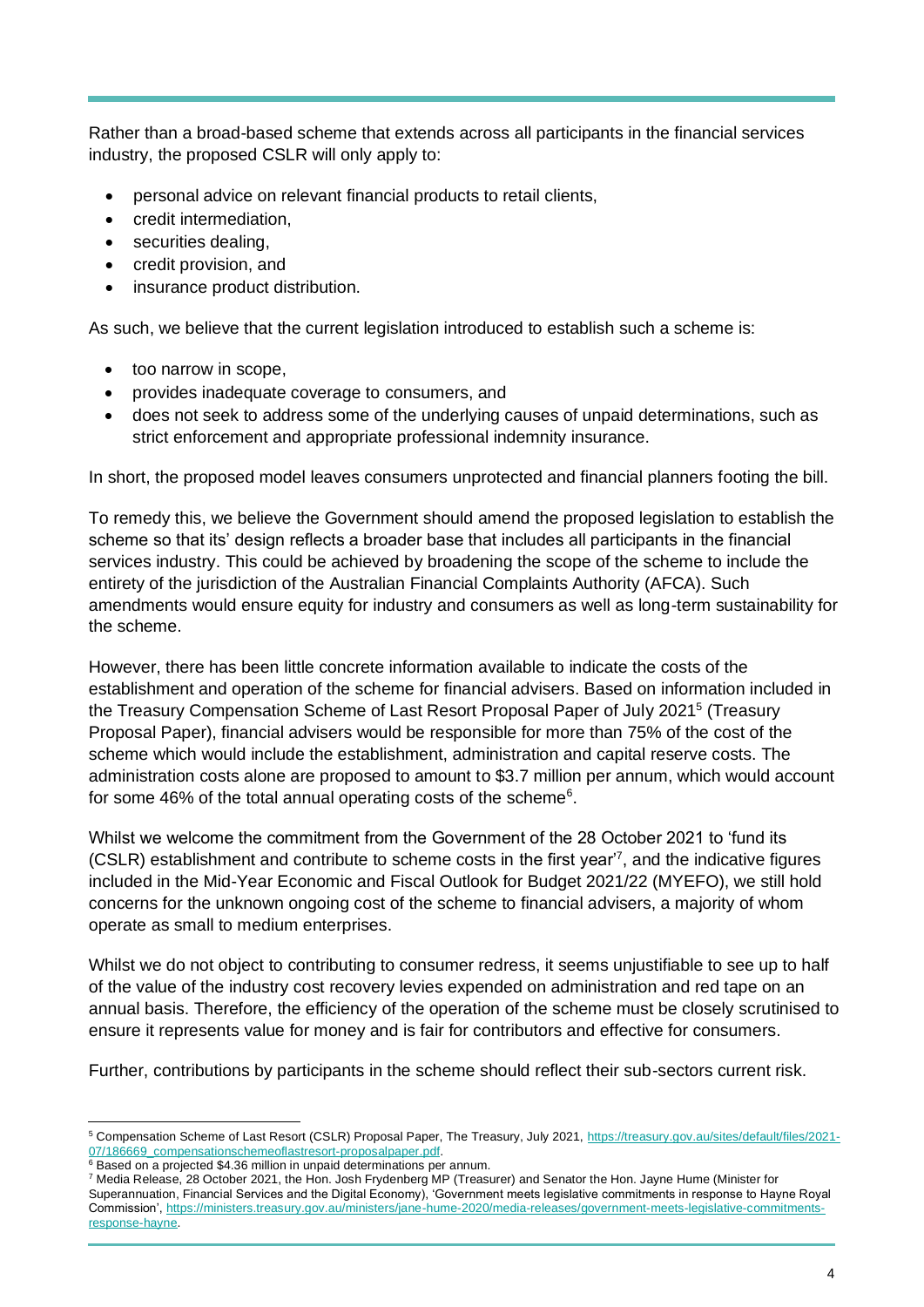This will ensure more equity across the financial services industry by ensuring the size of contributions is tied to the requisite behaviour and risk profile. This in turn will encourage every participant to play a role in lifting standards across the industry.

We also welcome the Government's commitment to 'consult on proposals to enhance the effectiveness of professional indemnity (PI) insurance in responding to compensation claims'<sup>8</sup>. We believe that it would be prudent for this consultation and review to completed prior to the implementation of any CSLR.

Additional details of these recommendations can be found in the FPA's most recent submissions on the proposed CSLR at the following links:

- **FPA Submission** to the Senate Economics Legislation Committee Inquiry into the *Financial Accountability Regime Bill 2021* [Provisions] and *Financial Services Compensation Scheme of Last Resort Levy Bill 2021* [Provisions] and related bills: [https://www.aph.gov.au/DocumentStore.ashx?id=829aee3b-8bcd-4cb1-81fc-](https://www.aph.gov.au/DocumentStore.ashx?id=829aee3b-8bcd-4cb1-81fc-38b5a6753551&subId=717893)[38b5a6753551&subId=717893](https://www.aph.gov.au/DocumentStore.ashx?id=829aee3b-8bcd-4cb1-81fc-38b5a6753551&subId=717893)
- **FPA Submission** to the Senate Economics References Committee Inquiry into the Stirling Income Trust: [https://www.aph.gov.au/DocumentStore.ashx?id=15b8bd7a-895d-463b-ad14-](https://www.aph.gov.au/DocumentStore.ashx?id=15b8bd7a-895d-463b-ad14-26da6219e488&subId=717077) [26da6219e488&subId=717077](https://www.aph.gov.au/DocumentStore.ashx?id=15b8bd7a-895d-463b-ad14-26da6219e488&subId=717077)

## **3. All financial advice should have tax deductible status. This should be regardless of whatever stage in the financial advice process it is provided, and whether it directly relates to the creation of investment income.**

To help address the important issue of making financial advice accessible and affordable for all Australians, the FPA has continued to advocate for all financial advice to be tax deductible. We recommend that the Government provide tax deductible status to all financial advice regardless of whatever stage in the financial advice process.

Tax treatments of financial advice occur in numerous ways, dependent on the nature of the advice sought and when it is provided. As an example, the Australian Taxation Office (ATO) has determined that a fee for service arrangement in the preparation of an initial financial plan, is not tax deductible. However, ongoing advice fees are treated as tax deductible as they are deemed to have been incurred in the course of gaining or producing assessable income.

The treating of the creation of an initial financial plan in a different fashion from that of ongoing advice provides a disincentive for Australians to seek financial advice which will assist them to actively plan, save and secure their financial future. It also acts as a further barrier for Australians who have not previously sought or received financial advice.

<sup>&</sup>lt;sup>8</sup> Media Release, 28 October 2021, the Hon. Josh Frydenberg MP (Treasurer) and Senator the Hon. Jayne Hume (Minister for Superannuation, Financial Services and the Digital Economy), 'Government meets legislative commitments in response to Hayne Royal Commission', [https://ministers.treasury.gov.au/ministers/jane-hume-2020/media-releases/government-meets-legislative-commitments](https://ministers.treasury.gov.au/ministers/jane-hume-2020/media-releases/government-meets-legislative-commitments-response-hayne)[response-hayne.](https://ministers.treasury.gov.au/ministers/jane-hume-2020/media-releases/government-meets-legislative-commitments-response-hayne)